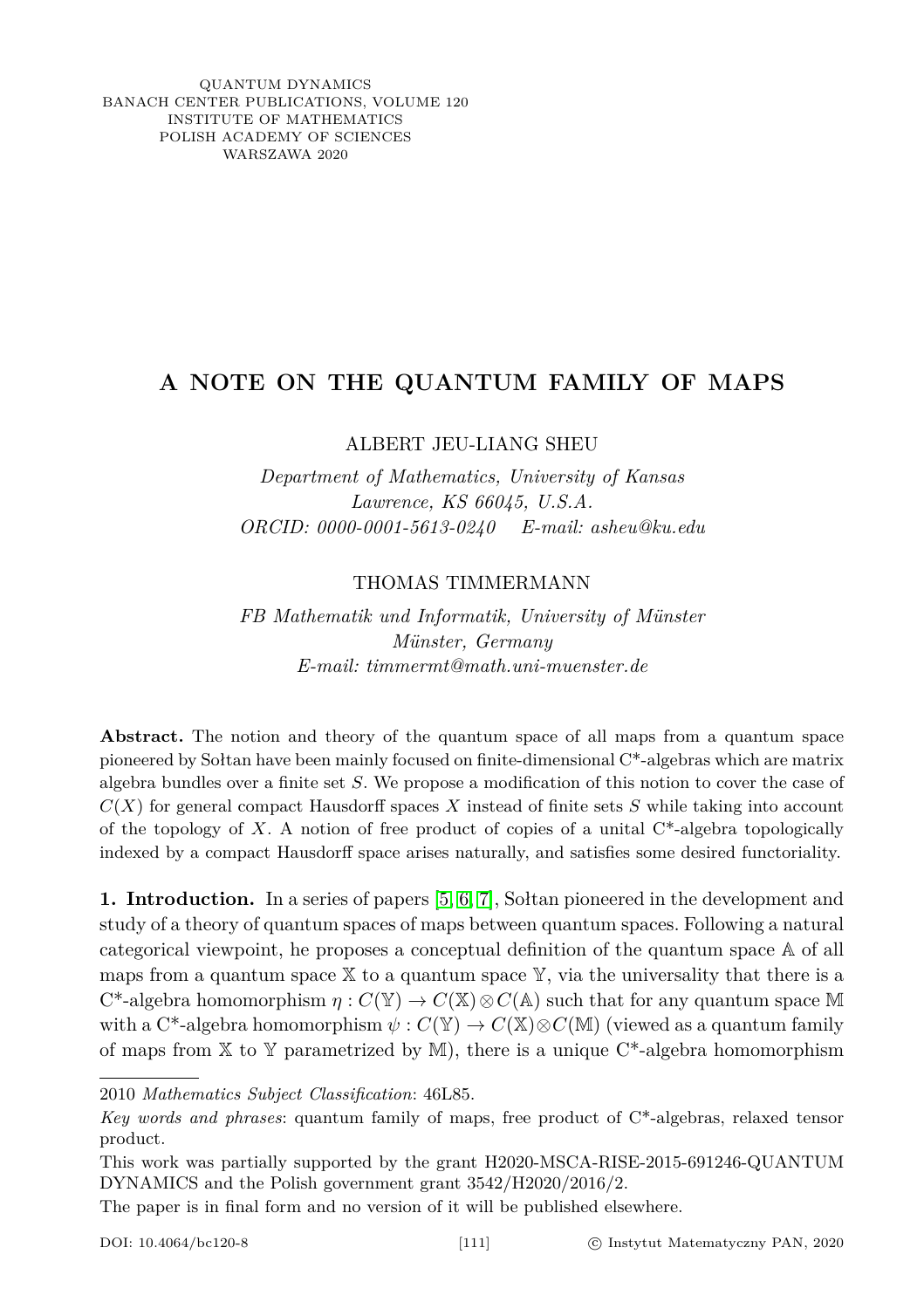$\bar{\psi}: C(\mathbb{A}) \to C(\mathbb{M})$  such that  $\psi = (\mathrm{id} \otimes \bar{\psi}) \circ \eta$ . Here we adopt the view that all C<sup>\*</sup>-algebras  $\mathcal B$  are the function algebra  $C(\mathbb Y)$  of some virtual quantum space  $\mathbb Y$ , and as Sołtan does, we limit our consideration to unital C\*-algebras or equivalently compact quantum spaces only. Most of Soltan's results are focused on finite-dimensional  $C^*$ -algebras  $C(\mathbb{X})$  and finitely generated  $C^*$ -algebras  $C(Y)$ , since the existence of  $A$  is generally established only for such cases.

An attempt to extend the study of quantum spaces of all maps to cover infinitedimensional  $C^*$ -algebras  $C(\mathbb{X})$  was initiated in Kang's thesis [\[2\]](#page-9-3), which considers the commutative C<sup>\*</sup>-algebra  $C(\mathbb{X}) \equiv C(\mathbb{N}^+)$  for the one-point compactification  $\mathbb{N}^+ = \mathbb{N} \cup \{\infty\}$  of the discrete infinite space N of all natural numbers. It is noted that the quantum space A satisfying the above definition fails to exist since the operator-norm continuity required by the C<sup>\*</sup>-algebra tensor product  $C(\mathbb{N}^+) \otimes \mathcal{B}(\mathcal{H}) \cong C(\mathbb{N}^+, \mathcal{B}(\mathcal{H}))$  does not survive under taking an infinite direct sum ⊕ of operators.

In this short note, we report some observations made in extending the approach taken in Kang's thesis to propose a version of the quantum space of all maps from a classical compact Hausdorff space  $X$ , i.e. the quantum space underlying a unital commutative  $C^*$ -algebra  $C(\mathbb{X}) \equiv C(X)$ , to a compact quantum space Y.

This work was carried out during the first author's visit to the second author at the University of Münster in April of 2018. The first author would like to thank the second author and the Mathematics Department of the University of Münster for their warm accommodation, hospitality, and support during his visit.

**2. Relaxed C\*-algebras.** In order to cover the case of  $C(\mathbb{X}) = C(\mathbb{N}^+)$  for the compact infinite topological space  $\mathbb{N}^+ \equiv \mathbb{N} \cup \{\infty\}$ , the ordinary notion of (minimal) C<sup>\*</sup>-algebra tensor product  $C(\mathbb{N}^+) \otimes \mathcal{B}$  was modified in Kang's thesis [\[2\]](#page-9-3). A key idea in the approach taken was to replace norm continuity in the notion  $C(\mathbb{N}^+) \otimes \mathcal{B}$  by strong continuity in a representation theoretic context.

In this paper, to handle compact Hausdorff spaces in full generality, we will start with replacing the minimal tensor product functor  $C(X) \otimes -$  by a "relaxed" variant  $C(X) \boxtimes$ whose definition involves an additional locally convex topology on the second factor.

In the following discussion, unless otherwise stated, \*-algebras, \*-homomorphisms, and \*-representations are all assumed to be unital and all compact spaces are assumed to be Hausdorff.

DEFINITION 1. A *relaxed C\*-algebra* is a C<sup>\*</sup>-algebra A with an additional locally convex topology T, called the "*relaxed topology*" of A, which is determined by a separating family *S* of norm-continuous seminorms on A, making each of the multiplication, involution and addition operations of A continuous on the open unit ball  $(A)_1$  of A (and hence on any bounded subset of  $A$ ), e.g. the multiplication binary operation

$$
(\mathcal{A})_1 \times (\mathcal{A})_1 \ni (a, b) \mapsto ab \in (\mathcal{A})_1
$$

is (jointly) continuous when each copy of  $(\mathcal{A})_1$  involved is equipped with the inherited topology T.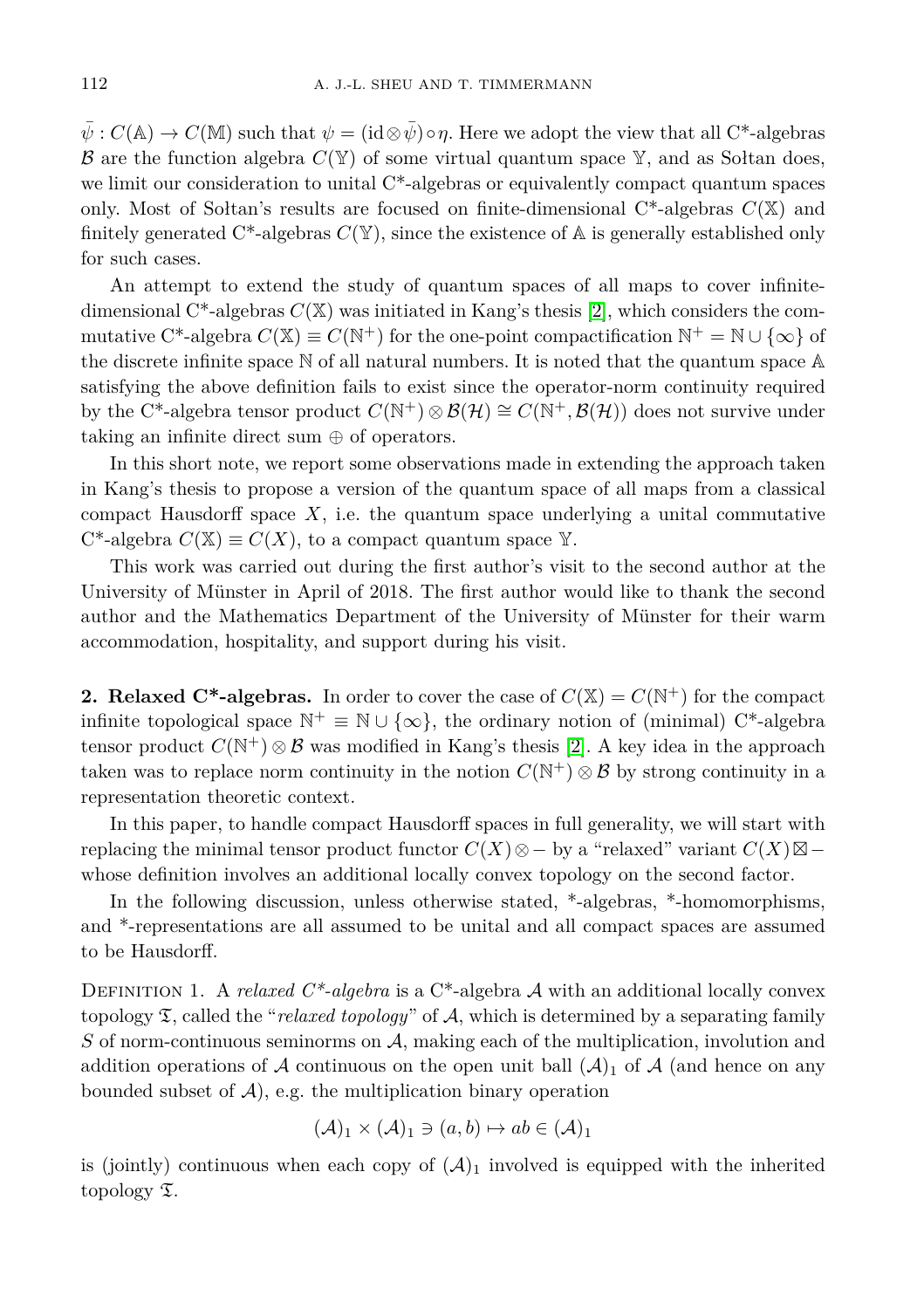Definition 2. A *morphism* of unital relaxed C\*-algebras, also called a *relaxed \*-homomorphism*, is a unital \*-homomorphism that is continuous with respect to the relaxed topologies.

We denote by  $\mathfrak{r} \mathfrak{C}^*$  the *category* of all unital relaxed C<sup>\*</sup>-algebras.

EXAMPLE. Let A be a unital C<sup>\*</sup>-algebra with a faithful representation  $\pi$  on some Hilbert space H, and denote by  $\mathfrak{T}_{\pi}$  the topology on A pulled back via  $\pi$  from the \*-strong topology on  $\mathcal{B}(\mathcal{H})$ . Then  $(\mathcal{A}, \mathfrak{T}_{\pi})$  is a unital relaxed C<sup>\*</sup>-algebra.

In particular, given a Hilbert space  $\mathcal{H}$ , all unital C<sup>\*</sup>-algebras  $\mathcal{A} \subseteq \mathcal{B}(\mathcal{H})$  can be regarded as relaxed C\*-algebras in a natural way. Thus, all unital C\*-subalgebras of  $\mathcal{B}(\mathcal{H})$  yield a full subcategory  $\mathfrak{r} \mathfrak{C}_{\mathcal{H}}^*$  of  $\mathfrak{r} \mathfrak{C}^*$ . Here we remark that it might be of interest to focus on specific full subcategories like this one, for example, the construction of a topological free product  $\mathcal{B}^{\otimes X}$  discussed later in this paper could be carried out in this subcategory  $\mathfrak{r} \mathfrak{C}^*_{\mathcal{H}}$ , which would potentially give us another C<sup>\*</sup>-algebra.

Denote by  $\mathfrak{C}^*$  the category formed by all unital C<sup>\*</sup>-algebras and all unital <sup>\*</sup>-homomorphisms.

**3. The relaxed tensor product.** Let *X* be a compact Hausdorff space and  $(A, \mathfrak{T})$  be a unital relaxed C\*-algebra. We denote by

$$
C(X) \boxtimes (\mathcal{A}, \mathfrak{T})
$$

the set of all functions  $f: X \to \mathcal{A}$  that are norm-bounded and continuous with respect to the relaxed topology  $\mathfrak T$  on  $\mathcal A$ .

LEMMA 1. The set  $C(X) \boxtimes (A, \mathfrak{T})$  is a  $C^*$ -algebra with respect to the point-wise operations *and the supremum norm.*

*Proof.* By the assumption on  $\mathfrak{T}$ , the set  $C(X) \boxtimes (\mathcal{A}, \mathfrak{T})$  is closed under point-wise addition, multiplication and involution of functions. Let  $(f_n)_n$  be a sequence in  $C(X) \boxtimes (A, \mathfrak{T})$ converging to some function  $f: X \to \mathcal{A}$  with respect to the supremum norm. We need to show that f is continuous with respect to the relaxed topology on A. Recall that  $\mathfrak T$  is determined by some separating family *S* of norm-continuous seminorms on A. Given any semi-norm  $\rho \in S$ , a point  $x \in X$  and an  $\epsilon > 0$ , we can choose

1.  $C > 0$  such that  $\rho \leq C || - ||$ ,

2. *N* such that  $||f_n - f||_{\infty} \le \epsilon/(3C)$  for all  $n > N$ , and

3. a neighbourhood *U* of *x* such that  $\rho(f_n(y) - f_n(x)) < \epsilon/3$  for all  $y \in U$ .

Then for all  $y \in U$ ,

$$
\rho(f(y) - f(x)) \le \rho(f(y) - f_n(y)) + \rho(f_n(y) - f_n(x)) + \rho(f_n(x) - f(x))
$$
  

$$
\le C \cdot \epsilon/(3C) + \epsilon/3 + C \cdot \epsilon/(3C) = \epsilon.
$$

So *f* is continuous with respect to the topology determined by any  $\rho \in S$ , and hence continuous with respect to the topology  $\mathfrak T$  determined by  $S$ .

DEFINITION 3. Let X be a compact Hausdorff space and let  $(A,\mathfrak{T})$  be a unital relaxed C<sup>\*</sup>-algebra. Then the *relaxed tensor product* of  $C(X)$  and  $(A, \mathfrak{T})$  is the C<sup>\*</sup>-algebra  $C(X) \boxtimes (\mathcal{A}, \mathfrak{T}).$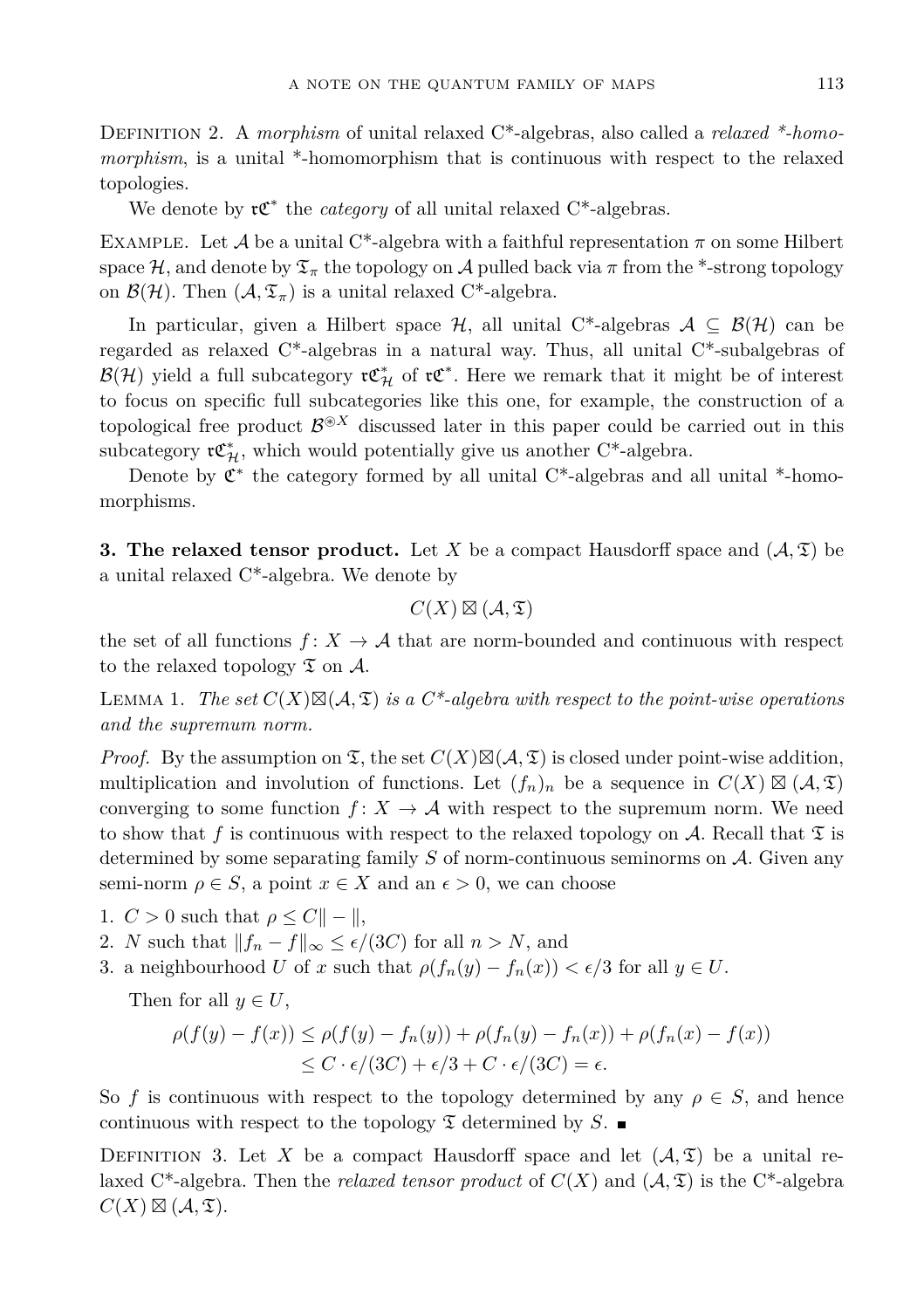By construction, the relaxed tensor product is functorial in the following sense:

LEMMA 2. *Given a continuous map*  $F: X \rightarrow Y$  *of compact Hausdorff spaces and a morphism*  $\pi$  *of relaxed C\*-algebras* ( $A$ ,  $\mathfrak{T}_A$ ) *and* ( $B$ ,  $\mathfrak{T}_B$ )*, there exists a unital \*-homomorphism*

$$
F^* \boxtimes \pi : C(Y) \boxtimes (\mathcal{A}, \mathfrak{T}_{\mathcal{A}}) \ni f \mapsto \pi \circ f \circ F \in C(X) \boxtimes (\mathcal{B}, \mathfrak{T}_{\mathcal{B}}).
$$

The proof is trivial.

**4. Quantum family of maps.** Now we give a modified definition of the quantum space  $A$  of all maps from a compact Hausdorff space X to a compact quantum space  $Y$ .

Conceptually we will replace the notion of a quantum space M of maps or its  $C^*$ -algebra  $C(M)$  by a relaxed unital  $C^*$ -algebra  $(C(M), \mathfrak{T}_M)$ , and replace the ordinary (minimal) tensor product  $\otimes$  by the relaxed tensor product  $\boxtimes$ .

Definition 4. The *quantum space* A *of all maps* from a compact Hausdorff space *X* to a compact quantum space Y is the relaxed C<sup>\*</sup>-algebra  $(C(A), \mathfrak{T}_{A})$  (if exists) with a unital C<sup>\*</sup>-algebra homomorphism  $\eta: C(\mathbb{Y}) \to C(X) \boxtimes (C(\mathbb{A}), \mathfrak{T}_{\mathbb{A}})$  such that for any unital relaxed C\*-algebra  $(C(M), \mathfrak{T}_M)$  with a unital \*-homomorphism  $\psi : C(\mathbb{Y}) \to$  $C(X) \boxtimes (C(\mathbb{M}), \mathfrak{T}_{\mathbb{M}})$ , there is a unique unital relaxed \*-homomorphism  $\bar{\psi}: (C(\mathbb{A}), \mathfrak{T}_{\mathbb{A}}) \to$  $(C(\mathbb{M}), \mathfrak{T}_{\mathbb{M}})$  such that  $\psi = (\mathrm{id} \otimes \bar{\psi}) \circ \eta$ . We call a unital \*-homomorphism  $\phi : C(\mathbb{Y}) \to$  $C(X) \boxtimes (C(M), \mathfrak{T}_M)$  a quantum family of maps from X to Y parametrized by M.

Our aim is to show that such a quantum space A exists in general. In fact, a suitably defined free product  $\mathcal{B}^{\circledast X}$  of copies of  $\mathcal{B} \equiv C(\mathbb{Y})$  topologically parametrized by X is shown in the next section to be  $C(A)$ , generalizing Soltan's and Kang's results on the existence of  $A$  for *X* finite or  $X = \mathbb{N}^+$ .

**5. The universal quantum family of maps.** Given a compact Hausdorff space *X* and a unital C<sup>\*</sup>-algebra  $\mathcal{B}$ , we denote by  $\mathcal{B}^{*X}$  the unital free product of  $|X|$  copies of  $\mathcal{B}$ and by  $\iota_{x,B}$ :  $\mathcal{B} \to \mathcal{B}^{*X}$  the canonical C<sup>\*</sup>-algebra embedding associated to each point  $x \in X$ , where |*X*| is the cardinality of *X*. The assignment  $\mathcal{B} \mapsto \mathcal{B}^{*X}$  extends to a functor as follows. Given a map  $F: X \to Y$  of compact Hausdorff spaces and a unital \*-homomorphism  $\pi: \mathcal{B} \to \mathcal{C}$ , we obtain a unital \*-homomorphism

$$
\pi^{*F} : \mathcal{B}^{*X} \ni \iota_{x,\mathcal{B}}(b) \mapsto \iota_{F(x),\mathcal{C}}(\pi(b)) \in \mathcal{C}^{*Y} \quad \text{for } x \in X \text{ and } b \in \mathcal{B}.
$$

Now, the assignments  $(X, \mathcal{B}) \mapsto \mathcal{B}^{*X}$  and  $(F, \pi) \mapsto \pi^{*F}$  form a functor from  $\mathfrak{Comp} \times \mathfrak{C}^*$ to  $\mathfrak{C}^*$ , where  $\mathfrak{Comp}$  denotes the category of compact Hausdorff spaces with continuous maps, and fixing *X*, we obtain a functor  $(-)^{*X}$  on  $\mathfrak{C}^*$ .

Clearly this notion of free product  $\mathcal{B}^{*X}$  works for any set X, and existing studies of free products (e.g. [\[1\]](#page-9-4) for a reduced version and [\[8\]](#page-9-5)) mainly focused on a finite set *X* while showing important connections to quantum theory. Now bringing the topology of *X* into consideration, we define a smaller but more topologically sensitive free product  $C^*$ -algebra  $\mathcal{B}^{\circledast X}$ .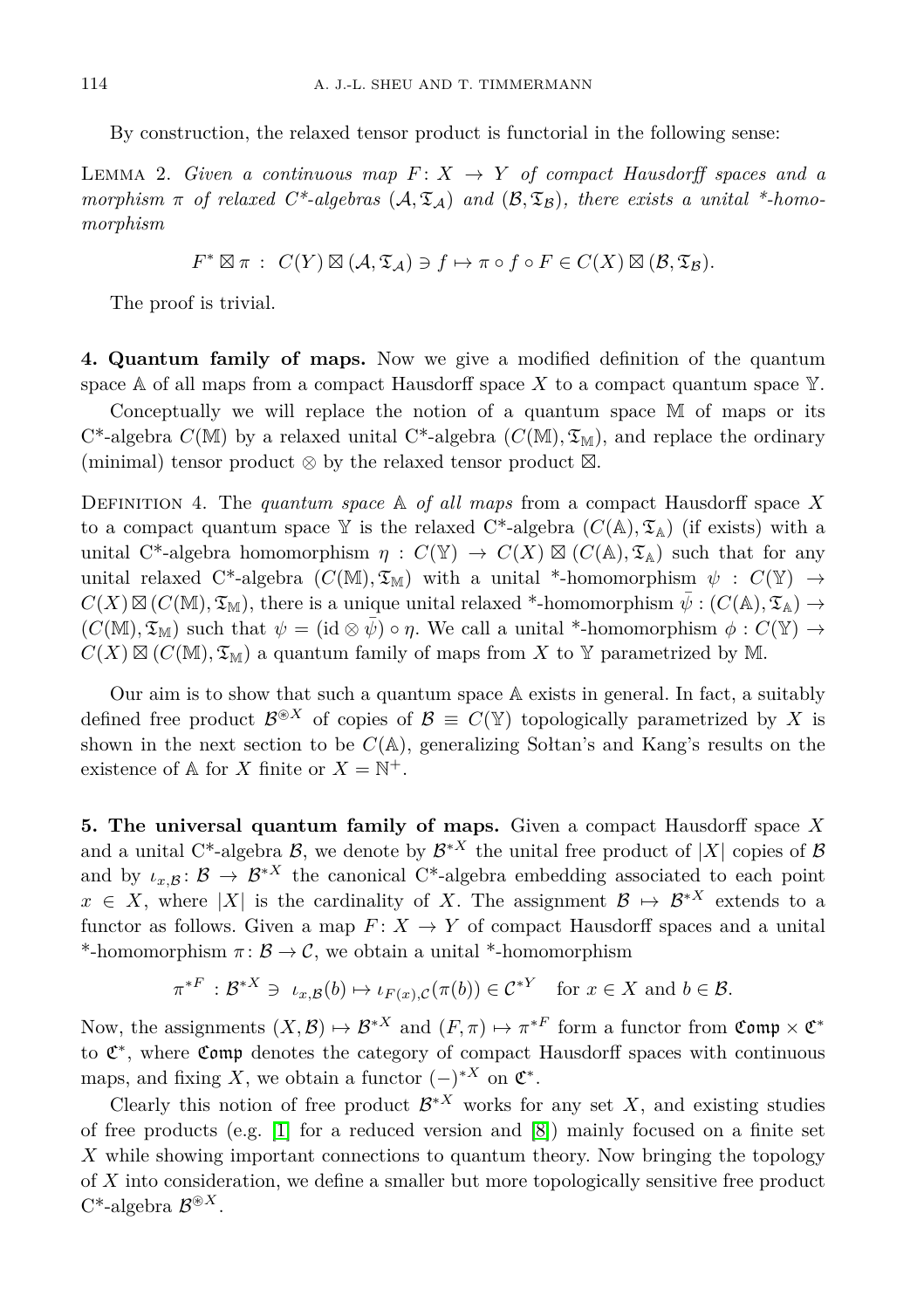Let B be a unital C<sup>\*</sup>-algebra again. Given a unital relaxed C<sup>\*</sup>-algebra  $(A, \mathfrak{T})$ , we call a unital \*-homomorphism  $\pi: \mathcal{B}^{*X} \to \mathcal{A}$  *admissible* if for every  $b \in \mathcal{B}$ , the map

$$
X \ni x \mapsto \pi(\iota_{x,\mathcal{B}}(b)) \in \mathcal{A}
$$

is continuous with respect to the relaxed topology  $\mathfrak T$  on A. Let

$$
J_{X,\mathcal{B}} := \bigcap_{\pi} \ker \pi \subseteq \mathcal{B}^{*X},
$$

where the intersection is taken over all unital relaxed  $C^*$ -algebras  $(A, \mathfrak{T})$  and all admissible \*-homomorphisms  $\pi$  from  $\mathcal{B}^{*X}$  to the underlying C<sup>\*</sup>-algebra A. Denote by

$$
\mathcal{B}^{\circledast X} := \mathcal{B}^{*X}/J_{X,\mathcal{B}}
$$

the quotient C\*-algebra, by

$$
\eta_{X,\mathcal{B}}\colon \mathcal{B}^{*X} \to \mathcal{B}^{\circledast X}
$$

the quotient map and let

$$
\bar{\iota}_{x,\mathcal{B}} := \eta_{X,\mathcal{B}} \circ \iota_{x,\mathcal{B}} \colon \mathcal{B} \to \mathcal{B}^{\circledast X}
$$

for every  $x \in X$ .

Denote by  $\mathfrak{T}_{\mathcal{B}^{\circledast X}}$  the weakest topology on  $\mathcal{B}^{\circledast X}$  that makes  $\pi':\mathcal{B}^{\circledast X}\to(\mathcal{A},\mathfrak{T})$  continuous with respect to the relaxed topology  $\mathfrak T$  on A for any admissible \*-homomorphism  $\pi: \mathcal{B}^{*X} \to (\mathcal{A}, \mathfrak{T})$ , where  $\pi'$  is the unique \*-homomorphism determined by  $\pi' \circ \eta_{X,\mathcal{B}} = \pi$ . Then  $(\mathcal{B}^{\circledast X}, \mathfrak{T}_{\mathcal{B}^{\circledast X}})$  evidently is a relaxed C<sup>\*</sup>-algebra with  $\mathfrak{T}_{\mathcal{B}^{\circledast X}}$  determined by the set  $S_{\mathcal{B}^{\otimes X}}$  consisting of seminorms  $\bar{\rho}$  on  $\mathcal{B}^{\otimes X}$  such that  $\bar{\rho} \circ \eta_{X,\mathcal{B}} = \rho \circ \pi$  for some admissible \*-homomorphism  $\pi : \mathcal{B}^{*X} \to (\mathcal{A}, \mathfrak{T})$  and some  $\rho$  in the set *S* of seminorms on A that determines the topology T.

PROPOSITION 1. Let B be a unital C<sup>\*</sup>-algebra. Then there exists a unital <sup>\*</sup>-homomor*phism*

$$
\alpha_{\mathcal{B}}\colon \mathcal{B}\to C(X)\boxtimes (\mathcal{B}^{\circledast X},\mathfrak{T}_{\mathcal{B}^{\circledast X}})
$$

*such that for all*  $b \in \mathcal{B}$  *and*  $x \in X$ ,

$$
\alpha_{\mathcal{B}}(b)(x) = \overline{\iota}_{x,\mathcal{B}}(b) = (\eta_{X,\mathcal{B}} \circ \iota_{x,\mathcal{B}})(b),
$$

*or equivalently,*  $\eta_{X,\mathcal{B}} \colon \mathcal{B}^{*X} \to \mathcal{B}^{\otimes X}$  *is an admissible \*-homomorphism.* 

*Proof.* We only need to check that for every  $b \in \mathcal{B}$ , the map  $\alpha_{\mathcal{B}}(b): X \to \mathcal{B}^{\circledast X}$  is continuous with respect to the relaxed topology. So, we take a semi-norm  $\bar{\rho}$  that arises by factorizing a composition  $\rho \circ \pi$  as above, that is,  $\bar{\rho} \circ \eta_{X,B} = \rho \circ \pi$ . Then the map

$$
x \mapsto \bar{\rho}(\bar{\iota}_{x,\mathcal{B}}(b)) = (\rho \circ \pi \circ \iota_{x,\mathcal{B}})(b)
$$

is continuous because  $\pi$  is admissible.

Clearly, the assignment

$$
(X,\mathcal{B})\mapsto (\mathcal{B}^{\circledast X},\mathfrak{T}_{\mathcal{B}^{\circledast X}})
$$

extends to a functor

$$
(-)^{\circledast(-)}:\mathfrak{Comp}\times \mathfrak{C}^*\to \mathfrak{r}\mathfrak{C}^*.
$$

<span id="page-4-0"></span>THEOREM 1. Let *X* be a compact Hausdorff space. Then the functor  $(-)^{\circledast X}$ :  $\mathfrak{C}^* \to \mathfrak{r} \mathfrak{C}^*$ *is left adjoint to the functor*  $C(X) \boxtimes -$ **:**  $\mathfrak{r} \mathfrak{C}^* \to \mathfrak{C}^*$ .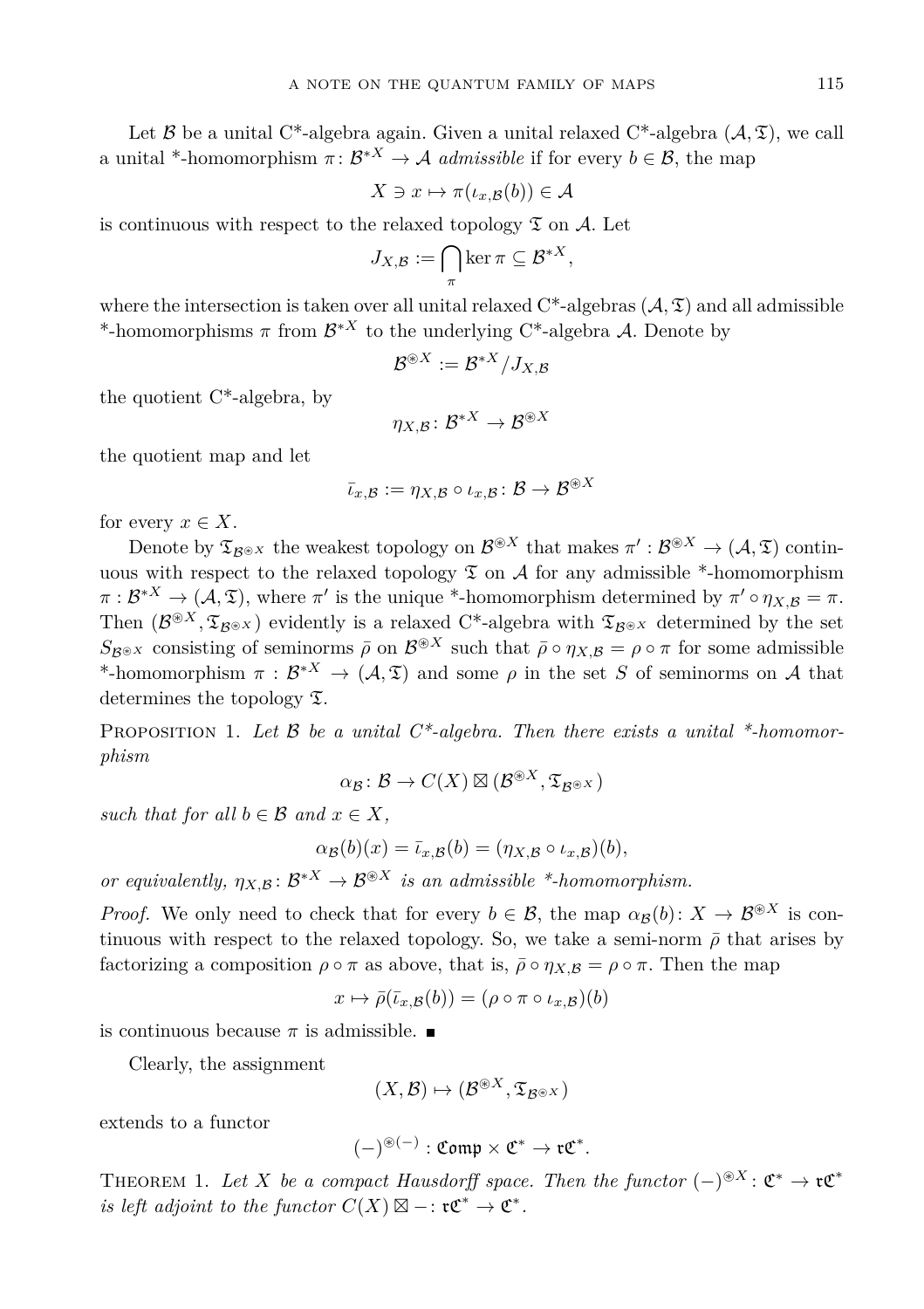*Proof.* Let B be a unital C<sup>\*</sup>-algebra and  $(A, \mathfrak{T})$  a unital relaxed C<sup>\*</sup>-algebra with  $\mathfrak{T}$  determined by a separating family  $S$  of norm-continuous seminorms on  $A$ .

We claim that the map

 $\hom_{\mathfrak{r}\mathfrak{C}^*}\big((\mathcal{B}^{\circledast X}, \mathfrak{T}_{\mathcal{B}^{\circledast}}), (\mathcal{A}, \mathfrak{T})\big) \ni \phi \mapsto \tilde{\phi} := (\mathrm{id} \boxtimes \phi) \circ \alpha_{\mathcal{B}} \in \hom_{\mathfrak{C}^*}\big(\mathcal{B}, C(X) \boxtimes (\mathcal{A}, \mathfrak{T})\big)$ 

is bijective. Indeed, given a unital \*-homomorphism  $\psi: \mathcal{B} \to C(X) \boxtimes (\mathcal{A}, \mathfrak{T})$ , the unital \*-homomorphism  $\Psi: \mathcal{B}^{*X} \to \mathcal{A}$  defined by  $\Psi(\iota_{x,\mathcal{B}}(b)) := \psi(b)(x)$  is admissible and therefore factorizes to a \*-homomorphism  $\bar{\psi}: \mathcal{B}^{\circledast X} \to \mathcal{A}$  such that  $\bar{\psi} \circ \eta_{X,\mathcal{B}} = \Psi$ . This \*-homomorphism  $\bar{\psi}$  is relaxed because  $\mathfrak{T}_{\mathcal{B}^{\circledast}X}$  is defined as the weakest topology on  $\mathcal{B}^{\circledast X}$ that makes  $\pi'$  continuous for all admissible \*-homomorphisms  $\pi$ , and  $\pi' = \bar{\psi}$  when  $\pi = \Psi$ . Clearly, the assignment  $\psi \mapsto \bar{\psi}$  is inverse to the assignment  $\phi \mapsto \tilde{\phi}$ .

Moreover, it is straightforward to check that both assignments  $\psi \mapsto \bar{\psi}$  and  $\phi \mapsto \bar{\phi}$  are natural in  $\mathcal{B}$  and  $(\mathcal{A}, \mathfrak{T})$ .

As a consequence of this categorical statement, we get the following existence theorem for the quantum space of all maps from a compact Hausdorff space *X* to a compact quantum space.

<span id="page-5-0"></span>Theorem 2. *The quantum space* A *of all maps from a compact Hausdorff space X to a compact quantum space* Y (*or equivalently, a unital C\*-algebra*  $\mathcal{B} \equiv C(\mathbb{Y})$ ) *exists* and  $(C(\mathbb{A}), \mathfrak{T}_{\mathbb{A}}) = (\mathcal{B}^{\otimes X}, \mathfrak{T}_{\mathcal{B}^{\otimes X}})$  the topological free product of copies of B parametrized *by X. More precisely, the* \*-*homomorphism*  $\alpha_{\mathcal{B}} : \mathcal{B} \to C(X) \boxtimes (\mathcal{B}^{\otimes X}, \mathfrak{T}_{\mathcal{B}^{\otimes X}})$  *satisfies the universality that for any unital*  $C^*$ -algebra homomorphism  $\psi : \mathcal{B} \to C(X) \boxtimes (C(\mathbb{M}), \mathfrak{T}_{\mathbb{M}})$ ,  $there \text{ is a unique unital relaxed *-homomorphism } \overline{\psi} : (\mathcal{B}^{\circledast X}, \mathfrak{T}_{\mathcal{B}^{\circledast X}}) \to (C(\mathbb{M}), \mathfrak{T}_{\mathbb{M}}) \text{ such that }$ *that*  $\psi = (\mathrm{id} \otimes \bar{\psi}) \circ \alpha_{\mathcal{B}}$ *.* 

$$
\begin{array}{c}\mathcal{B} \xrightarrow{\alpha_{\mathcal{B}}} C(X) \boxtimes (\mathcal{B}^{\circledast X}, \mathfrak{T}_{\mathcal{B}^{\circledast} X})\\ \downarrow \mathrm{id} \, \downarrow \, \downarrow \mathrm{id} \boxtimes \bar{\psi}\\ \mathcal{B} \xrightarrow{\psi} C(X) \boxtimes (C(\mathbb{M}), \mathfrak{T}_{\mathbb{M}}).\end{array}
$$

*Proof.* The assignment  $\psi \mapsto \bar{\psi}$  constructed in the proof of Theorem [1](#page-4-0) satisfies the stated universality exactly.  $\blacksquare$ 

Since for a finite set *N*, the free product  $\mathcal{B}^{*|N|} \equiv \mathcal{B}^{*N}$  of |*N*| copies of a C<sup>\*</sup>-algebra  $\mathcal{B}$ is characterized by the universality condition in Sołtan's definition of quantum space of all maps from  $N$  to  $\mathcal{B}$ , the above theorem motivates our definition of the topological free product  $\mathcal{B}^{\circledast X}$  of a family of copies of  $\mathcal B$  parametrized by a topological space  $X$ . As a special case, the theorem says that given any collection of \*-representations  $\psi_x : \mathcal{B} \to \mathcal{B}(\mathcal{H})$ parametrized by  $x \in X$  such that for all  $b \in \mathcal{B}$ ,  $x \mapsto \psi_x(b)$  is strongly continuous (and hence \*-strongly continuous since  $\mathcal B$  is involutive) on  $X$ , there is a unique \*-representation  $\bar{\psi}: \mathcal{B}^{\circledast X} \to \mathcal{B}(\mathcal{H})$  such that  $\bar{\psi} \circ \bar{\iota}_{x,\mathcal{B}} = \psi_x$  for all  $x \in X$ .

It is easy to see that  $\mathcal{B}^{*N} = \mathcal{B}^{\circledast N}$  when *N* is a finite (discrete) space. But in general, it is not clear whether  $\mathcal{B}^{*N} \equiv \mathcal{B}^{\circledast N}$  is embedded in  $\mathcal{B}^{\circledast X}$  for any finite subset N of a compact Hausdorff space *X*. It seems that a non-discrete topology on *X* can seriously limit the existence of enough many admissible \*-representations of  $\mathcal{B}^{*X}$ . However  $\mathcal{B}^{*N}$  is embedded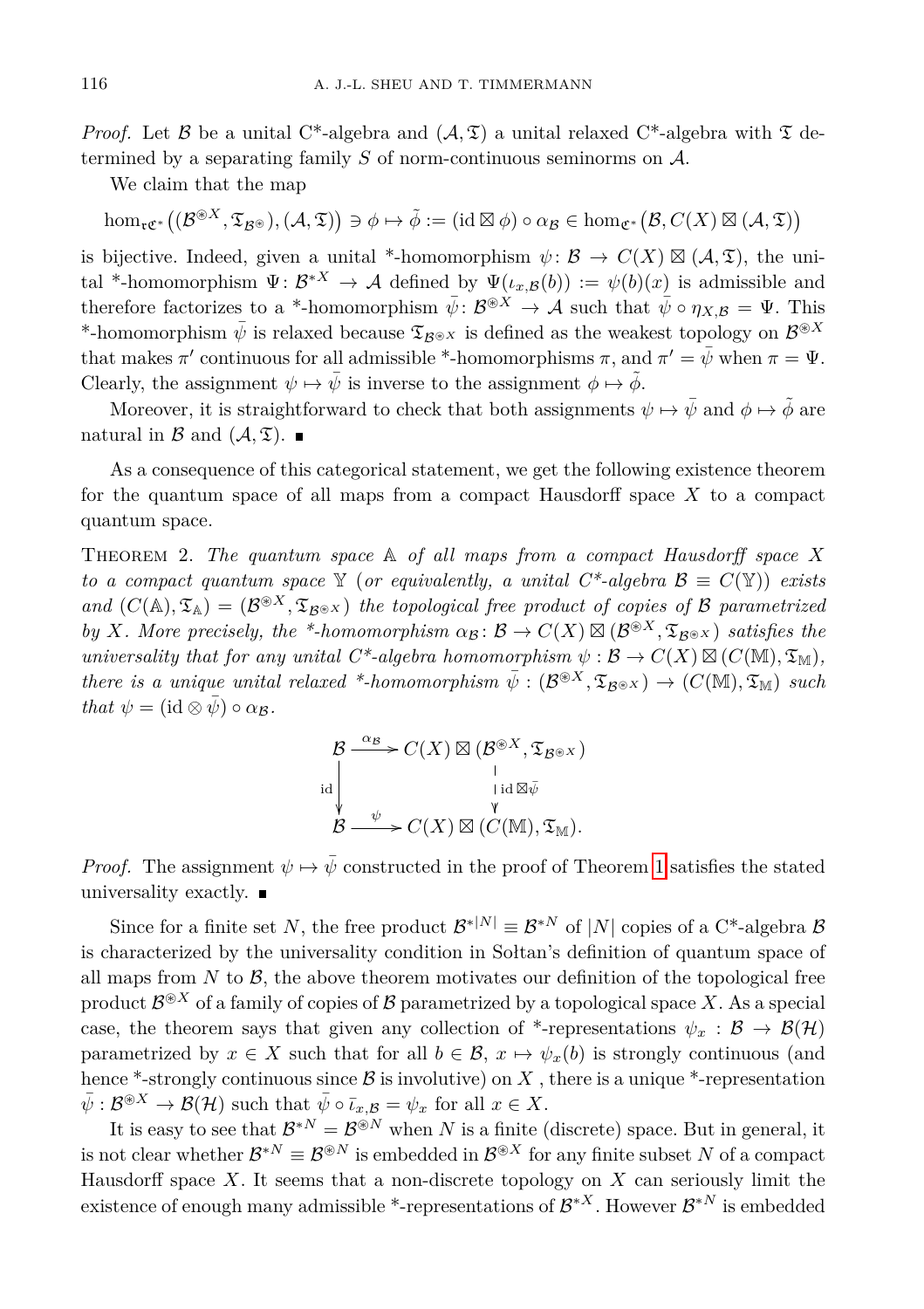in  $\mathcal{B}^{\circledast X}$  for any finite open subset *N* of *X* since any \*-representation  $\rho : \mathcal{B}^{*N} \to \mathcal{B}(\mathcal{H})$  can be extended to a \*-representation  $\pi$  of  $\mathcal{B}^{*X}$  with  $x \mapsto \pi(\iota_{x,\mathcal{B}}(b))$  \*-strongly continuous on *X* by setting  $\pi(\iota_{x,\mathcal{B}}(b)) := \rho(\iota_{x,\mathcal{B}}(b)) \otimes I_{\mathcal{H}_0}$  for  $x \in N$  and  $\pi(\iota_{x,\mathcal{B}}(b)) := I_{\mathcal{H}} \otimes \pi_0(b)$  for all  $x \in X \setminus N$ , where  $\pi_0 : \mathcal{B} \to \mathcal{B}(\mathcal{H}_0)$  can be any fixed unital \*-representation of  $\mathcal{B}$ .

**6. Some functorial properties.** In this section, we discuss some functorial properties about the notion of topological free product  $\mathcal{B}^{\circledast X}$ .

We recall that in the category of unital C\*-algebras, the pushout for a pair of C<sup>\*</sup>-algebra homomorphisms  $C \stackrel{h}{\rightarrow} A$  and  $C \stackrel{k}{\rightarrow} B$  is given by the amalgamated product  $A *_{\mathcal{C}} \mathcal{B}$ . For the theory of amalgamated product of C<sup>\*</sup>-algebras or pushout in the category of C\*-algebras, we refer to the systematic study given by G. Pedersen in [\[4\]](#page-9-6).

PROPOSITION 2. The functor  $(-)^{\circledast X}$  preserves pushout in the sense that for any pushout  $A *_{\mathcal{C}} B$  given by morphisms  $C \stackrel{h}{\to} A$  and  $C \stackrel{k}{\to} B$  in the category  $\mathfrak{C}^*$ , if  $(A^{\circledast X}, \mathfrak{T}_{\mathcal{A}^{\circledast X}}) \stackrel{H}{\to}$  $(\mathcal{D}, \mathfrak{T}_{\mathcal{D}})$  and  $(\mathcal{B}^{\circledast X}, \mathfrak{T}_{\mathcal{B}^{\circledast X}}) \stackrel{K}{\rightarrow} (\mathcal{D}, \mathfrak{T}_{\mathcal{D}})$  are relaxed \*-homomorphisms such that  $H \circ h^{\circledast X} =$  $K \circ k^{\circledast X}$ , then there is a unique relaxed \*-homomorphism  $\Psi : ((A *_{\mathcal{C}} \mathcal{B})^{\circledast X}, \mathfrak{T}_{(A *_{\mathcal{C}} \mathcal{B})^{\circledast X}}) \rightarrow$  $(D, \mathfrak{T}_D)$  such that  $H = \Psi \circ (\iota_A)^{\otimes X}$  and  $K = \Psi \circ (\iota_B)^{\otimes X}$ , where  $\iota_A : A \to A *_{\mathcal{C}} B$  and  $\iota_B : \mathcal{B} \to \mathcal{A} *_{\mathcal{C}} \mathcal{B}$  *are the canonical* \*-homomorphisms.

*Proof.* Since left adjoint functors preserve colimits in the category theory ([\[3,](#page-9-7) section V.5, p. [1](#page-4-0)15]) and the functor  $(-)^{\circledast X} : \mathfrak{C}^* \to \mathfrak{r} \mathfrak{C}^*$  is shown in Theorem 1 to be left adjoint to the functor  $C(X) \boxtimes -$ :  $\mathfrak{r} \mathfrak{C}^* \to \mathfrak{C}^*$ , the assignment  $\mathcal{B} \mapsto (\mathcal{B}^{\circledast X}, \mathfrak{T}_{\mathcal{B}^{\circledast}})$  preserves the colimits and in particular, the pushouts.  $\blacksquare$ 

Now we consider another functor associated with the construction of topological free product  $\mathcal{B}^{\circledast X}$ .

**PROPOSITION 3.** Given a  $C^*$ -algebra B and a continuous map  $f: X \to Y$  between com*pact Hausdorff spaces X and Y , there is a unique well-defined relaxed \*-homomorphism*  $\mathcal{B}^{\circledast f} : (\mathcal{B}^{\circledast X}, \mathfrak{T}_{\mathcal{B}^{\circledast X}}) \to (\mathcal{B}^{\circledast Y}, \mathfrak{T}_{\mathcal{B}^{\circledast Y}})$  such that  $\mathcal{B}^{\circledast f}(\bar{\iota}_{x,\mathcal{B}}(b)) = \bar{\iota}_{f(x),\mathcal{B}}(b)$  for all  $x \in X$ *and*  $b \in \mathcal{B}$ *.* 

*Proof.* Clearly since  $\bar{\iota}_{x,B}(b)$  for  $(x,b) \in X \times B$  generate the C<sup>\*</sup>-algebra  $\mathcal{B}^{\circledast X}$ , the uniqueness of  $\mathcal{B}^{\circledast f}$  is clear. It remains to show that  $\mathcal{B}^{\circledast f}$  can be well-defined as a relaxed  $*$ homomorphism.

Note that the map *f* induces a well-defined \*-homomorphism

$$
f^*\boxtimes \mathrm{id}: C(Y)\boxtimes ({\mathcal B}^{\circledast Y}, {\mathfrak T}_{{\mathcal B}^{\circledast Y}})\ni g\mapsto g\circ f\in C(X)\boxtimes ({\mathcal B}^{\circledast Y}, {\mathfrak T}_{{\mathcal B}^{\circledast Y}})
$$

because  $g \circ f : X \to (\mathcal{B}^{\circledast Y}, \mathfrak{T}_{\mathcal{B}^{\circledast Y}})$  is continuous if  $g : Y \to (\mathcal{B}^{\circledast Y}, \mathfrak{T}_{\mathcal{B}^{\circledast Y}})$  is, and clearly  $||g \circ f||_{\infty} \leq ||g||_{\infty}$ .

Let  $\alpha_{Y,B}: B \to C(Y) \boxtimes (B^{\circledast Y}, \mathfrak{T}_{B^{\circledast Y}})$  be the canonical \*-homomorphism  $\alpha_B$  associated with the space *Y* instead of *X*. By applying Theorem [2](#page-5-0) to the \*-homomorphism

$$
\psi := (f^* \boxtimes id) \circ \alpha_{Y,\mathcal{B}} : \mathcal{B} \to C(X) \boxtimes (\mathcal{B}^{\circledast Y}, \mathfrak{T}_{\mathcal{B}^{\circledast Y}})
$$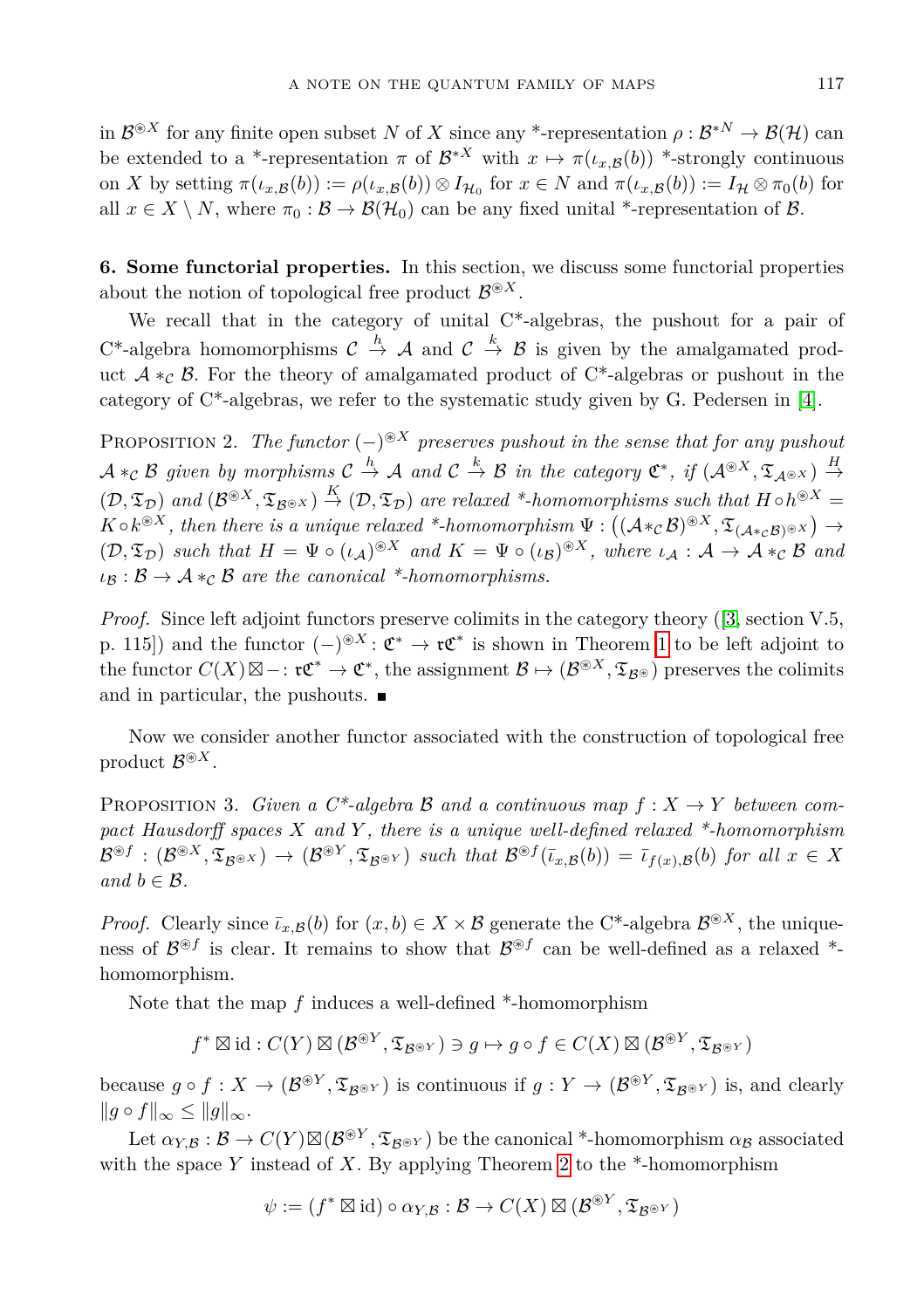shown in the diagram

$$
\begin{array}{ccc} & \mathcal{B} \longrightarrow C(X) \boxtimes (\mathcal{B}^{\circledast X}, \mathfrak{T}_{\mathcal{B}^{\circledast X}}) \\ \downarrow & & \downarrow \\ C(Y) \boxtimes (\mathcal{B}^{\circledast Y}, \mathfrak{T}_{\mathcal{B}^{\circledast Y}}) \longrightarrow_{f^* \boxtimes id} C(X) \boxtimes (\mathcal{B}^{\circledast Y}, \mathfrak{T}_{\mathcal{B}^{\circledast Y}}) \end{array}
$$

 $\mathcal{B}^{\otimes f} : (\mathcal{B}^{\otimes X}, \mathfrak{T}_{\mathcal{B}^{\otimes Y}}) \to (\mathcal{B}^{\otimes Y}, \mathfrak{T}_{\mathcal{B}^{\otimes Y}})$ making this diagram commute. Now for all  $(x, b) \in X \times \mathcal{B}$ ,

$$
\mathcal{B}^{\circledast f}(\bar{\iota}_{x,\mathcal{B}}(b)) = \mathcal{B}^{\circledast f}(\alpha_{\mathcal{B}}(b)(x)) = (((f^* \boxtimes id) \circ \alpha_{Y,\mathcal{B}})(b))(x)
$$
  
= ((f^\* \boxtimes id)(\alpha\_{Y,\mathcal{B}}(b)))(x) = (\alpha\_{Y,\mathcal{B}}(b))(f(x)) = \bar{\iota}\_{f(x),\mathcal{B}}(b)

where it is understood that  $\bar{\iota}_{x,B} : \mathcal{B} \to \mathcal{B}^{\otimes X}$  and  $\bar{\iota}_{f(x),B} : \mathcal{B} \to \mathcal{B}^{\otimes Y}$  are embeddings of  $\mathcal{B}$ into different free products.

COROLLARY 1. *The assignment*  $X \mapsto (\mathcal{B}^{\circledast X}, \mathfrak{T}_{\mathcal{B}^{\circledast X}})$  and  $f \mapsto \mathcal{B}^{\circledast f}$  for continuous maps *f* : *X* → *Y constitute a covariant functor*  $B$ <sup>®</sup><sup>−</sup> : **Comp** →  $\mathfrak{r} \mathfrak{C}^*$  *from the category of compact Hausdorff spaces to the category of unital relaxed C\*-algebras, for any given unital C\*-algebra* B*.*

*Proof.* For any  $X \stackrel{f}{\rightarrow} Y \stackrel{g}{\rightarrow} Z$ ,  $x \in X$ , and  $b \in \mathcal{B}$ ,  $\mathcal{B}^{\circledast(g \circ f)}(\bar{\iota}_{x,\mathcal{B}}(b)) = \bar{\iota}_{(g \circ f)(x),\mathcal{B}}(b) = \bar{\iota}_{g(f(x)),\mathcal{B}}(b)$ 

$$
= \mathcal{B}^{\circledast g}(\bar\iota_{f(x),\mathcal{B}}(b)) = \mathcal{B}^{\circledast g}(\mathcal{B}^{\circledast f}(\bar\iota_{x,\mathcal{B}}(b)))
$$

implies that  $\mathcal{B}^{\circledast(g \circ f)} = \mathcal{B}^{\circledast g} \circ \mathcal{B}^{\circledast f}$ .

Given continuous maps  $Z \stackrel{f}{\to} X$  and  $Z \stackrel{g}{\to} Y$  between compact Hausdorff spaces, the pushout  $X \cup Z$  *Y* in the category of compact Hausdorff spaces for the pair  $(f, g)$  is well defined and can be constructed as follows.

Let  $\mathfrak{R}$  be the collection of all equivalence relations  $R \subset (X \sqcup Y) \times (X \sqcup Y)$  on  $X \sqcup Y$  such that  $(f(z), g(z)) \in R$  for all  $z \in Z$  and the (automatically compact) quotient topological space  $(X \sqcup Y)/R$  is Hausdorff. Clearly  $\Re$  is not empty since it contains the equivalence relation  $(X \sqcup Y) \times (X \sqcup Y)$ . It is clearly that the intersection  $\sim$  of all  $R \in \mathfrak{R}$  is an equivalence relation on  $X \sqcup Y$  containing  $(f(z), g(z))$  for all  $z \in Z$ . Furthermore the quotient space  $(X \sqcup Y)/\sim$  is still Hausdorff. In fact, if  $[p] \neq [q]$  in  $(X \sqcup Y)/\sim$  for some *p, q* ∈ *X*  $\sqcup$  *Y*, then  $(p,q) \notin \sim$  and hence  $(p,q) \notin R$  for some  $R \in \mathfrak{R}$ , which implies that the two distinct points  $[p]_R$  and  $[q]_R$  in the Hausdorff space  $(X \sqcup Y)/R$  are separated by disjoint open sets *U* and *V* of  $(X \sqcup Y)/R$ . Now the inverse images of *U* and *V* under the canonical quotient map  $(X \sqcup Y)/\sim \rightarrow (X \sqcup Y)/R$  are disjoint open sets separating [*p*] and  $[q]$  in  $(X \sqcup Y)/\sim$ . So  $(X \sqcup Y)/\sim$  is Hausdorff.

It is routine to check that the compact Hausdorff space  $X \cup Z Y := (X \cup Y)/\sim$  is a pushout for the pair  $(f, g)$ , i.e. for any continuous maps  $f' : X \to W$  and  $g' : Y \to W$ with  $f' \circ f = g' \circ g$ , there is a unique continuous map  $h : X \cup Z Y \to W$  such that  $h \circ \varepsilon_X = f'$  and  $h \circ \varepsilon_Y = g'$  where  $\varepsilon_X : X \to X \cup_Z Y$  and  $\varepsilon_Y : Y \to X \cup_Z Y$  are the canonical quotient map  $X \sqcup Y \to X \cup Z$  *Y* restricted to *X* and *Y* respectively.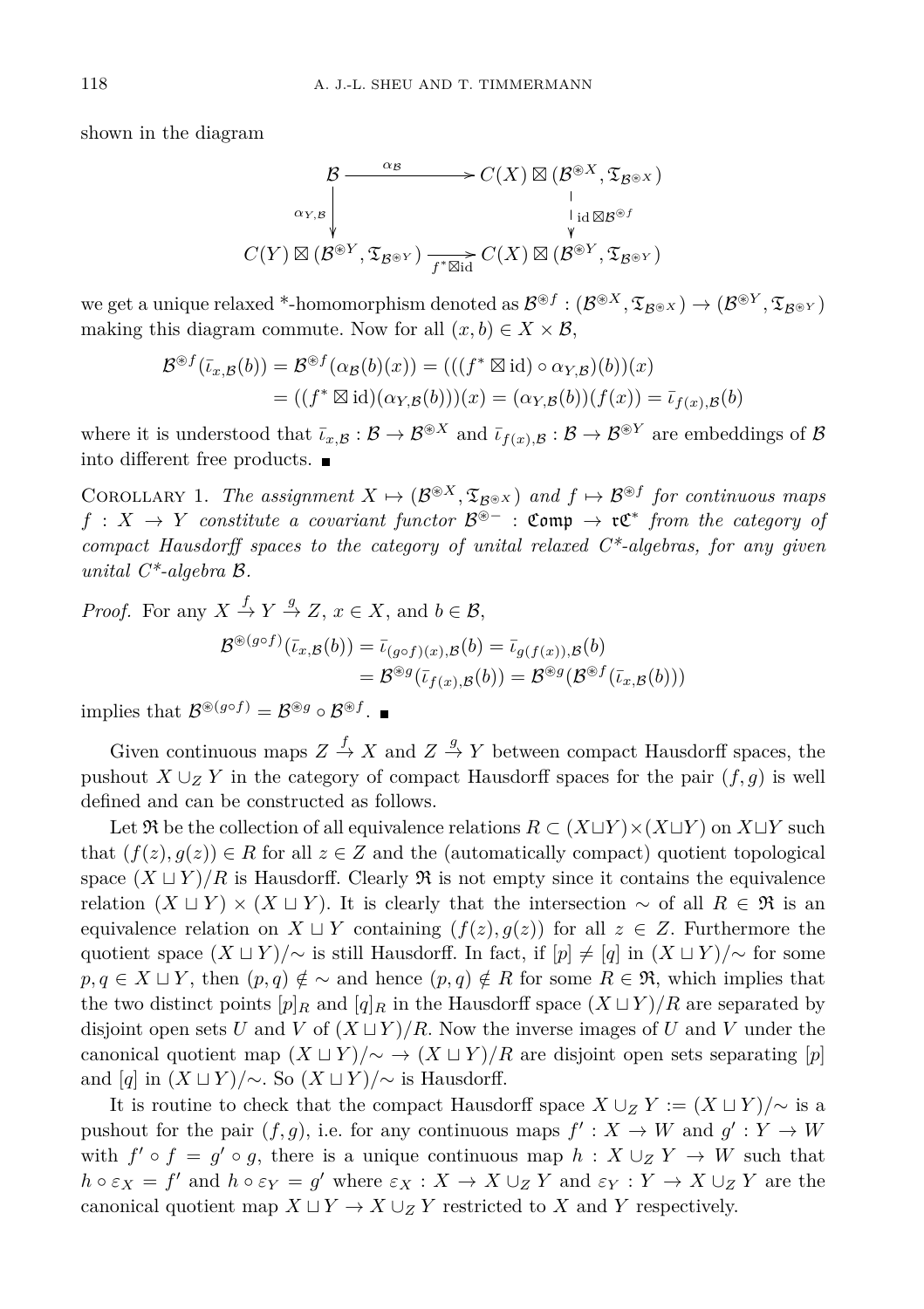We remark that more abstractly, one can get the pushout  $X \cup Z$  *Y* from the commutative C<sup>\*</sup>-algebra  $C(X) \oplus_{C(Z)} C(Y)$  which is the pullback of the pair  $f^* : C(X) \to C(Z)$ and  $g^*: C(Y) \to C(Z)$ .

PROPOSITION 4. The functor  $\mathcal{B}^*$  *preserves pushout in the sense that for any pushout*  $X \cup Z$  *Y* given by  $Z \stackrel{f}{\to} X$  and  $Z \stackrel{g}{\to} Y$ , the relaxed  $C^*$ -algebra  $(\mathcal{B}^{\circledast (X \cup ZY)}, \mathfrak{T}_{\mathcal{B}^{\circledast (X \cup ZY)}})$  $satisfies: if (\mathcal{B}^{\circledast X}, \mathfrak{T}_{\mathcal{B}^{\circledast X}}) \stackrel{F}{\rightarrow} (\mathcal{C}, \mathfrak{T}_{\mathcal{C}}) \text{ and } (\mathcal{B}^{\circledast Y}, \mathfrak{T}_{\mathcal{B}^{\circledast Y}}) \stackrel{G}{\rightarrow} (\mathcal{C}, \mathfrak{T}_{\mathcal{C}}) \text{ are relaxed *-homomor-}$ *phisms such that*  $F \circ \mathcal{B}^{\circledast f} = G \circ \mathcal{B}^{\circledast g}$ , then there is a unique relaxed \*-homomorphism

$$
H: (\mathcal{B}^{\circledast (X \cup_Z Y)}, \mathfrak{T}_{\mathcal{B}^{\circledast (X \cup_Z Y)}}) \rightarrow (\mathcal{C}, \mathfrak{T}_{\mathcal{C}})
$$

*such that*  $F = H \circ \mathcal{B}^{\otimes \varepsilon_X}$  *and*  $G = H \circ \mathcal{B}^{\otimes \varepsilon_Y}$  *for the canonical maps*  $\varepsilon_X : X \to X \cup_Z Y$  $and \varepsilon_Y : Y \to X \cup_Z Y$ .

*Proof.* Note that *F* and *G* give rise to two well-defined \*-homomorphisms

$$
id \boxtimes F: C(X) \boxtimes (\mathcal{B}^{\circledast X}, \mathfrak{T}_{\mathcal{B}^{\circledast X}}) \to C(X) \boxtimes (\mathcal{C}, \mathfrak{T}_{\mathcal{C}})
$$

and

$$
id \boxtimes G : C(Y) \boxtimes (\mathcal{B}^{\circledast Y}, \mathfrak{T}_{\mathcal{B}^{\circledast Y}}) \to C(Y) \boxtimes (\mathcal{C}, \mathfrak{T}_{\mathcal{C}})
$$

respectively. Composing them with the canonical \*-homomorphisms  $\alpha_{X,\mathcal{B}} : \mathcal{B} \to C(X) \boxtimes$  $(\mathcal{B}^{\circledast X}, \mathfrak{T}_{\mathcal{B}^{\circledast X}})$  and  $\alpha_{Y,\mathcal{B}} : \mathcal{B} \to C(Y) \boxtimes (\mathcal{B}^{\circledast Y}, \mathfrak{T}_{\mathcal{B}^{\circledast Y}})$  respectively, we get two \*-homomorphisms  $\phi : \mathcal{B} \to C(X) \boxtimes (\mathcal{C}, \mathfrak{T}_{\mathcal{C}})$  and  $\gamma : \mathcal{B} \to C(Y) \boxtimes (\mathcal{C}, \mathfrak{T}_{\mathcal{C}})$ . With

$$
(\phi(b))(x) = F(\alpha_{X,\mathcal{B}}(b)(x)) = F(\overline{\iota}_{x,\mathcal{B}}(b))
$$

and

$$
(\gamma(b))(y) = G(\alpha_{Y,\mathcal{B}}(b)(y)) = G(\overline{\iota}_{y,\mathcal{B}}(b))
$$

for all  $(x, y) \in X \times Y$ , we get

$$
(\phi(b))(f(z)) = F(\bar{t}_{f(z),B}(b)) = F(\mathcal{B}^{\circledast f}(\bar{t}_{z,B}(b)))
$$
  
=  $G(\mathcal{B}^{\circledast g}(\bar{t}_{z,B}(b))) = G(\bar{t}_{g(z),B}(b)) = (\gamma(b))(g(z))$ 

for all  $z \in Z$ . Thus  $\phi(b) \in C(X) \boxtimes (C, \mathfrak{T}_c)$  and  $\gamma(b) \in C(Y) \boxtimes (C, \mathfrak{T}_c)$  can be merged together to well define an element  $\psi(b) \in C(X \cup Z) \boxtimes (C, \mathfrak{T}_c)$  such that  $(\psi(b))(\varepsilon_X(x)) =$  $(\phi(b))(x)$  and  $(\psi(b))(\varepsilon_Y(y)) = (\gamma(b))(y)$  for all  $(x, y) \in X \times Y$ , and  $\psi : \mathcal{B} \to C(X \cup_Z Y) \boxtimes$  $(C, \mathfrak{T}_c)$  is a well-defined \*-homomorphism.

Then by Theorem [2,](#page-5-0) there exists a unique relaxed \*-homomorphism

$$
\bar{\psi}: (\mathcal{B}^{\circledast (X \cup_Z Y)}, \mathfrak{T}_{\mathcal{B}^{\circledast (X \cup_Z Y)}}) \to (\mathcal{C}, \mathfrak{T}_{\mathcal{C}})
$$

such that

$$
(*) \qquad \bar{\psi}(\bar{\iota}_{p,\mathcal{B}}(b)) = (\psi(b))(p) \equiv \begin{cases} (\phi(b))(x) = F(\bar{\iota}_{x,\mathcal{B}}(b)), & \text{if } p = \varepsilon_X(x) \\ (\gamma(b))(y) = G(\bar{\iota}_{y,\mathcal{B}}(b)), & \text{if } p = \varepsilon_Y(y) \end{cases}
$$

for all  $p \in X \cup Z$  *Y* and  $b \in \mathcal{B}$ . Now with

$$
\bar{\iota}_{p,\mathcal{B}}(b) \equiv \begin{cases} \bar{\iota}_{\varepsilon_X(x),\mathcal{B}}(b) \equiv \mathcal{B}^{\circledast \varepsilon_X}(\bar{\iota}_{x,\mathcal{B}}(b)), & \text{if } p = \varepsilon_X(x) \\ \bar{\iota}_{\varepsilon_Y(y),\mathcal{B}}(b) \equiv \mathcal{B}^{\circledast \varepsilon_Y}(\bar{\iota}_{y,\mathcal{B}}(b)), & \text{if } p = \varepsilon_Y(y), \end{cases}
$$

the equality (\*) translates exactly to the equalities  $F = \bar{\psi} \circ \mathcal{B}^{\otimes \varepsilon_X}$  and  $G = \bar{\psi} \circ \mathcal{B}^{\otimes \varepsilon_Y}$ , and so we simply take  $H := \bar{\psi}$ .